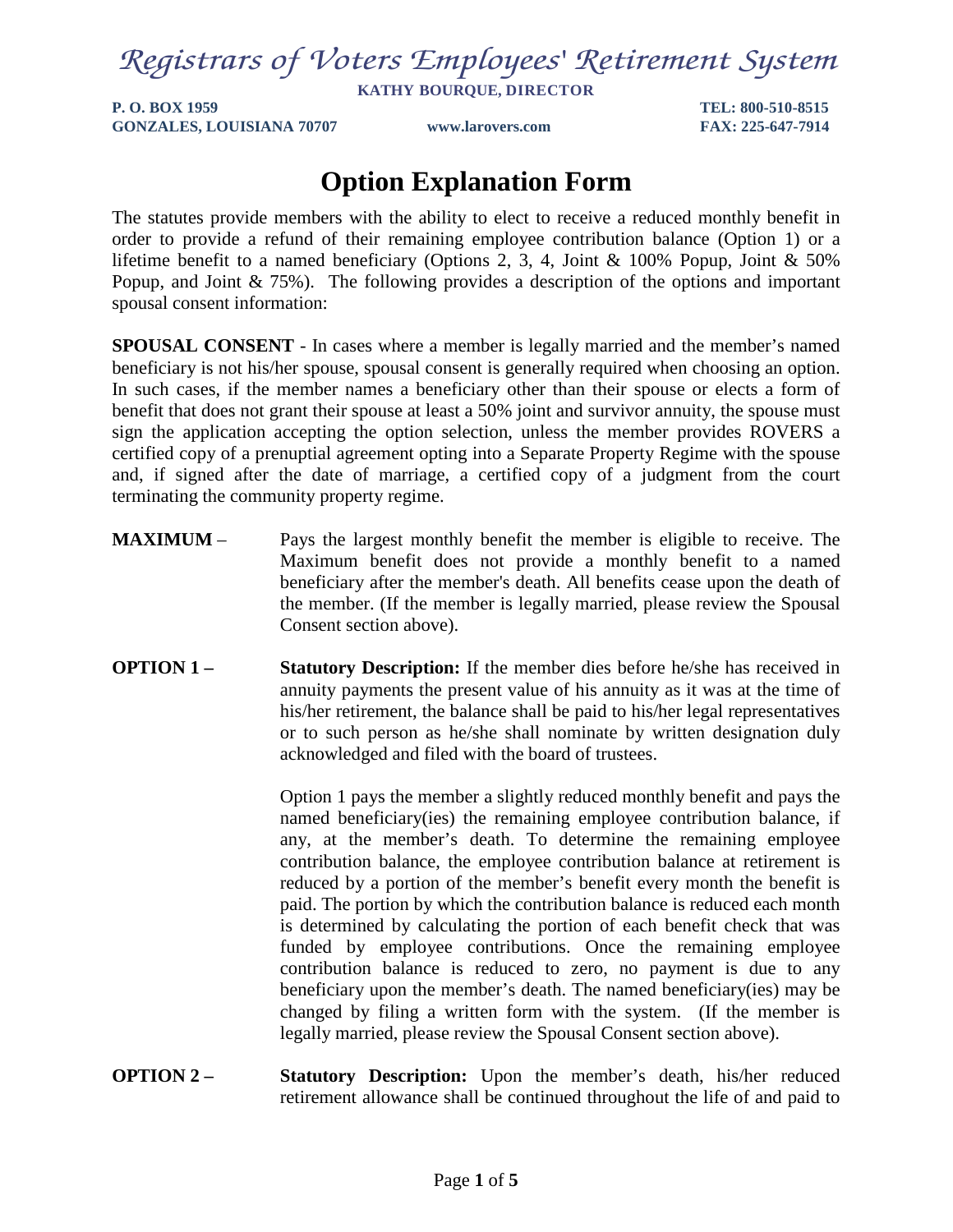such person as he/she shall nominate by written designation duly acknowledged and filed with the board of trustees at the time of his retirement.

Option 2 pays the retiree a monthly benefit that is reduced from the Maximum. If the named beneficiary survives the member, 100% of the member's monthly benefit will continue throughout the life of the beneficiary. The beneficiary may not be changed and, if the designated beneficiary does not survive the member, all retirement benefit payments cease upon the death of the member. (If the member is legally married, please review the Spousal Consent section above).

If the member's beneficiary is not his/her spouse, the Option 2 benefit might not be available due to certain limits on payments to non-spouse beneficiaries under federal MDIB regulations. (Refer questions to the system's Director.)

**OPTION 3 - Statutory Description:** Upon the member's death, one-half of his/her reduced retirement allowance shall be continued throughout the life of and paid to such person as he/she shall nominate by written designation duly acknowledged and filed with the board of trustees at the time of his retirement.

> Option 3 pays the retiree a monthly benefit that is reduced from the Maximum. If the named beneficiary survives the member, 50% of the member's monthly benefit will continue throughout the life of the beneficiary. The beneficiary may not be changed and, if the designated beneficiary does not survive the member, all retirement benefit payments cease upon the death of the member. (If the member is legally married, please review the Spousal Consent section above).

**OPTION 4** – **Statutory Description:** Some other benefit or benefits shall be paid either to the member or to such person or persons as he shall nominate provided, such other benefit or benefits, together with the reduced retirement allowance shall be certified by the actuary to be of equivalent actuarial value to his retirement allowance, and approved by the board of trustees. (Refer questions to the system's Director)

> Option 4 provides for alternative forms of benefit where the member's maximum monthly benefit is reduced in order to provide a benefit to named beneficiary(ies). This option may be used to provide different benefit amounts or different benefit structures than those described above. If the member requests Option 4, the proposed optional form of benefits will be outlined in a letter to be attached to the retirement or DROP application. The option reduction required to pay the beneficiary benefits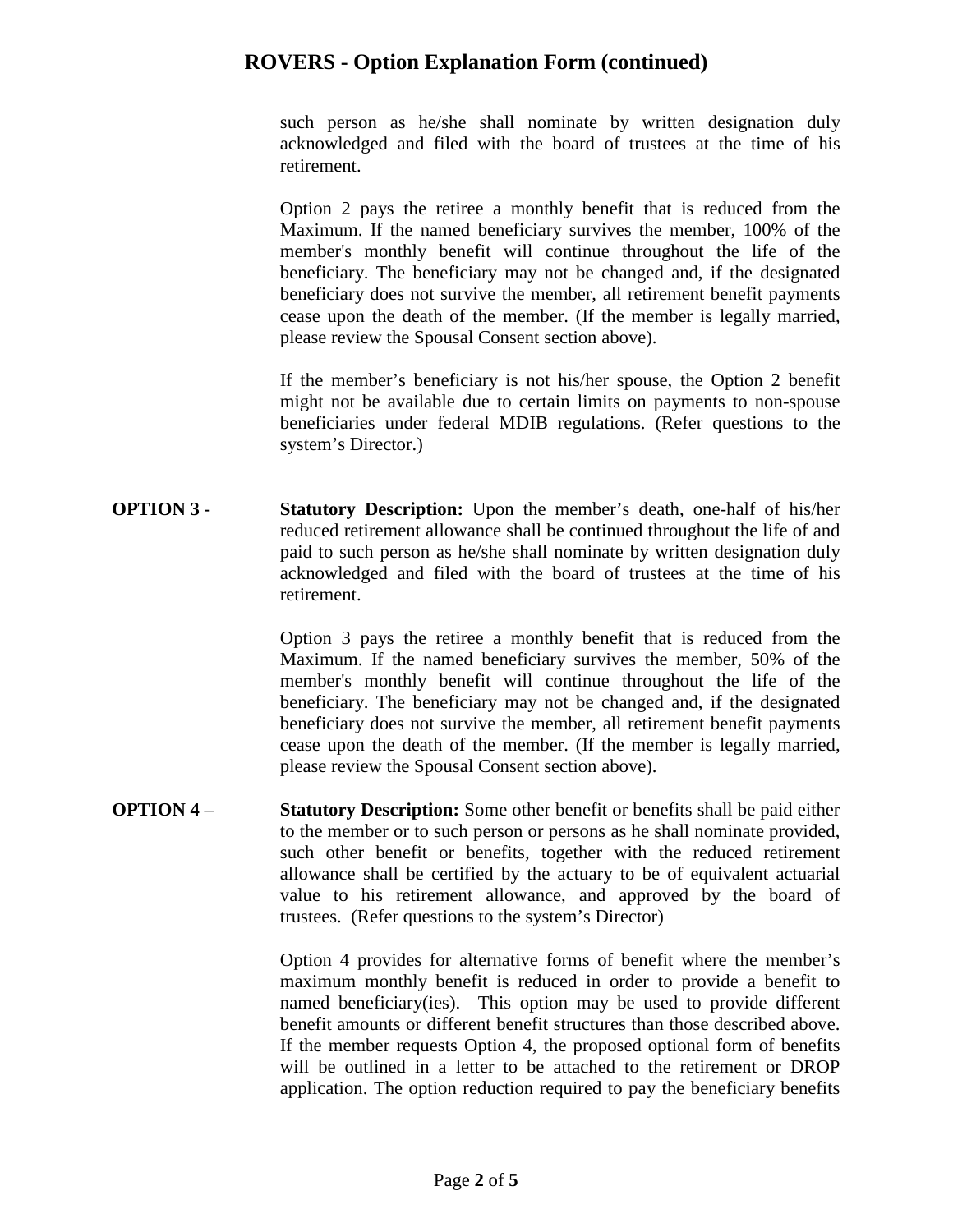selected by the member must be computed by the ROVERS actuary. The member is responsible to pay ROVERS any fee associated with such a calculation and the final form of benefit may only be granted upon the approval of the ROVERS Board of Trustees. (If the member is legally married, please review the Spousal Consent section above).

#### **The following optional benefit structures have been approved by the Board of Trustees under Option 4:**

**Joint & 100% Popup** – The Board of Trustees has provided a blanket approval of the popup form of the Option 2 benefit in accordance with the Option 4 statutes. Upon the member's death, the retirement allowance shall be continued throughout the life of and paid to such person as he/she shall nominate provided that if the designated beneficiary predeceases the retiree, the retiree's reduced benefit shall change to the maximum benefit effective on the first day of the next month following the death of the designated beneficiary or the date of notification, whichever is later.

> In order to convert to the maximum upon the death of the designated beneficiary, the retiree must notify the retirement system of the death and provide satisfactory evidence.

> The Joint and 100% Popup (otherwise known as the Option 2 Popup) pays the retiree a monthly benefit that is reduced from the Maximum by a greater amount than a standard Option 2. This option provides that in addition to paying the surviving designated beneficiary 100% of the member's monthly benefit at the member's death, the retiree's benefit will increase to the maximum benefit effective on the first day of the next month following the death of the designated beneficiary or the date of notification, whichever is later. As with Option 2, the beneficiary may not be changed and, if the designated beneficiary does not survive the member, all retirement benefit payments cease upon the death of the member. (If the member is legally married, please review the Spousal Consent section above).

> If the member's beneficiary is not his/her spouse, this benefit might not be available due to certain limits on payments to non-spouse beneficiaries under federal MDIB regulations. (Refer questions to the system's Director.)

**Joint & 50% Popup** – The Board of Trustees has provided a blanket approval of the popup form of the Option 3 benefit in accordance with the Option 4 statutes. Upon the member's death, fifty percent of the reduced retirement allowance shall be continued throughout the life of and paid to such person as he/she shall nominate provided that if the designated beneficiary predeceases the retiree, the retiree's reduced benefit shall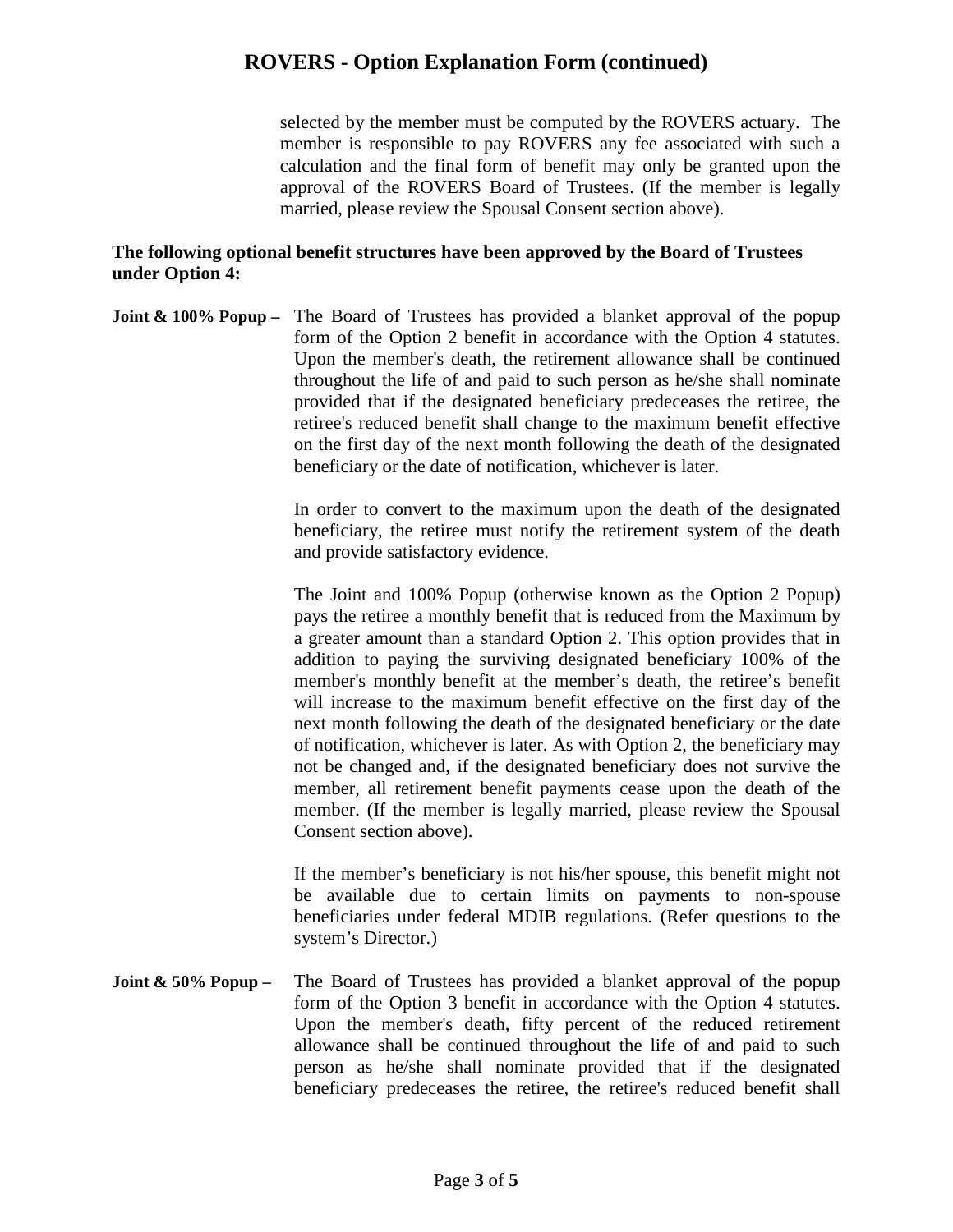change to the maximum benefit effective on the first day of the next month following the death of the designated beneficiary or the date of notification, whichever is later.

In order to convert to the maximum upon the death of the designated beneficiary, the retiree must notify the retirement system of the death and provide satisfactory evidence.

The Joint and 50% Popup (otherwise known as the Option 3 Popup) pays the retiree a monthly benefit that is reduced from the Maximum by a greater amount than a standard Option 3. This option provides that in addition to paying the surviving designated beneficiary 50% of the member's monthly benefit at the member's death, the retiree's benefit will increase to the maximum benefit effective on the first day of the next month following the death of the designated beneficiary or the date of notification, whichever is later. As with Option 3, the beneficiary may not be changed and, if the designated beneficiary does not survive the member, all retirement benefit payments cease upon the death of the member. (If the member is legally married, please review the Spousal Consent section above).

If the member's beneficiary is not his/her spouse, this benefit might not be available due to certain limits on payments to non-spouse beneficiaries under federal MDIB regulations. (Refer questions to the system's Director.)

**Joint & 75% – The Board of Trustees has provided a blanket approval of the Joint and** 75% form of benefit in accordance with the Option 4 statutes. Upon the member's death, seventy-five percent of the reduced retirement allowance shall be continued throughout the life of and paid to such person as he/she shall nominate by written designation duly acknowledged and filed with the board of trustees at the time of his retirement.

> The Joint and 75% pays the retiree a monthly benefit that is reduced from the Maximum. If the named beneficiary survives the member, 75% of the member's monthly benefit will continue throughout the life of the beneficiary. The beneficiary may not be changed and, if the designated beneficiary does not survive the member, all retirement benefit payments cease upon the death of the member. (If the member is legally married, please review the Spousal Consent section above).

> If the member's beneficiary is not his/her spouse, this benefit might not be available due to certain limits on payments to non-spouse beneficiaries under federal MDIB regulations. (Refer questions to the system's Director.)